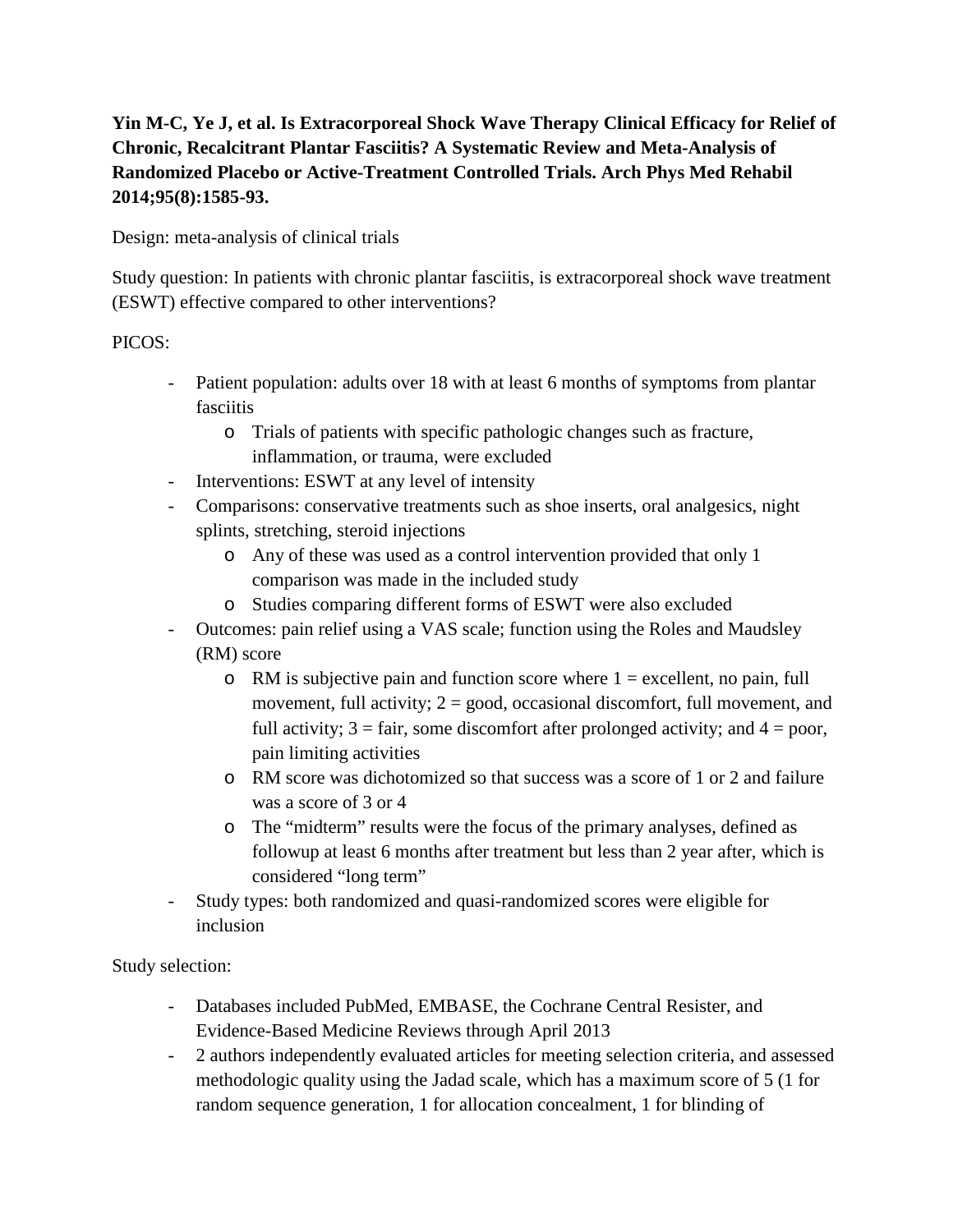participants and personnel, 1 for blinding of outcome assessment, and 1 for satisfactory outcome data with low attrition

## Results:

- 23 RCTs were identified, and 7 with 550 patients were selected as having met inclusion criteria
	- o 11 lacked a clear definition of successful treatment standards; 2 compared different forms of ESWT; 3 studies used a local anesthetic in the ESWT group
- All trials mentioned randomization; 5 had allocation concealment and 5 had double blinding while 1 had single blinding
- The authors separately estimated the effects of low intensity and high intensity ESWT, defining low intensity as delivering energy  $< 0.20 \text{mJ/mm}^2$  with high intensity  $as > 0.20$  mJ/mm<sup>2</sup>
- "Success rates" were defined differently by different authors, but the definitions were not greatly different; some set a requirement of a 60% improvement in outcome scores, and others set a requirement of 50% improvement
	- o For 5 trials of low intensity the overall success rate of ESWT was greater than for control (relative success rate 1.69, 95% CI from 1.37 to 2.07)
	- o For the high-intensity studies, the overall success rate was not better in ESWT than for control (relative success rate 1.16, 95% CI from 0.86 to 1.56)
- Pain relief was more effective for ESWT than for control in the low intensity studies; the difference (on a 10 point VAS) in the change of pain scores after baseline was 1.51 points (95% CI from 0.77 to 2.26)
	- o Only one of the high-intensity studies compared changes in pain scores between ESWT and control, with a difference in favor of ESWT of 1.41 points (95% CI from 0.57 to 2.23)
- Function was reported in 5 trials with 423 patients, with RM success dichotomized as described above
	- o For low intensity ESWT, the relative success rate for function was 1.41 with 95% CI from 1.08 to 1.82
	- o For high intensity ESWT the relative success rate for function was 1.33 with 95% CI from 0.94 to 1.9
- Adverse events were reported in 2 studies, but it appeared that no serious adverse events occurred

Authors' conclusions:

- The midterm results for ESWT show strong statistical evidence for its efficacy in the treatment of chronic plantar fasciitis
- There were differences in the focus of the included studies with respect to the standard for success (pain on taking the first steps in the morning, pain with daily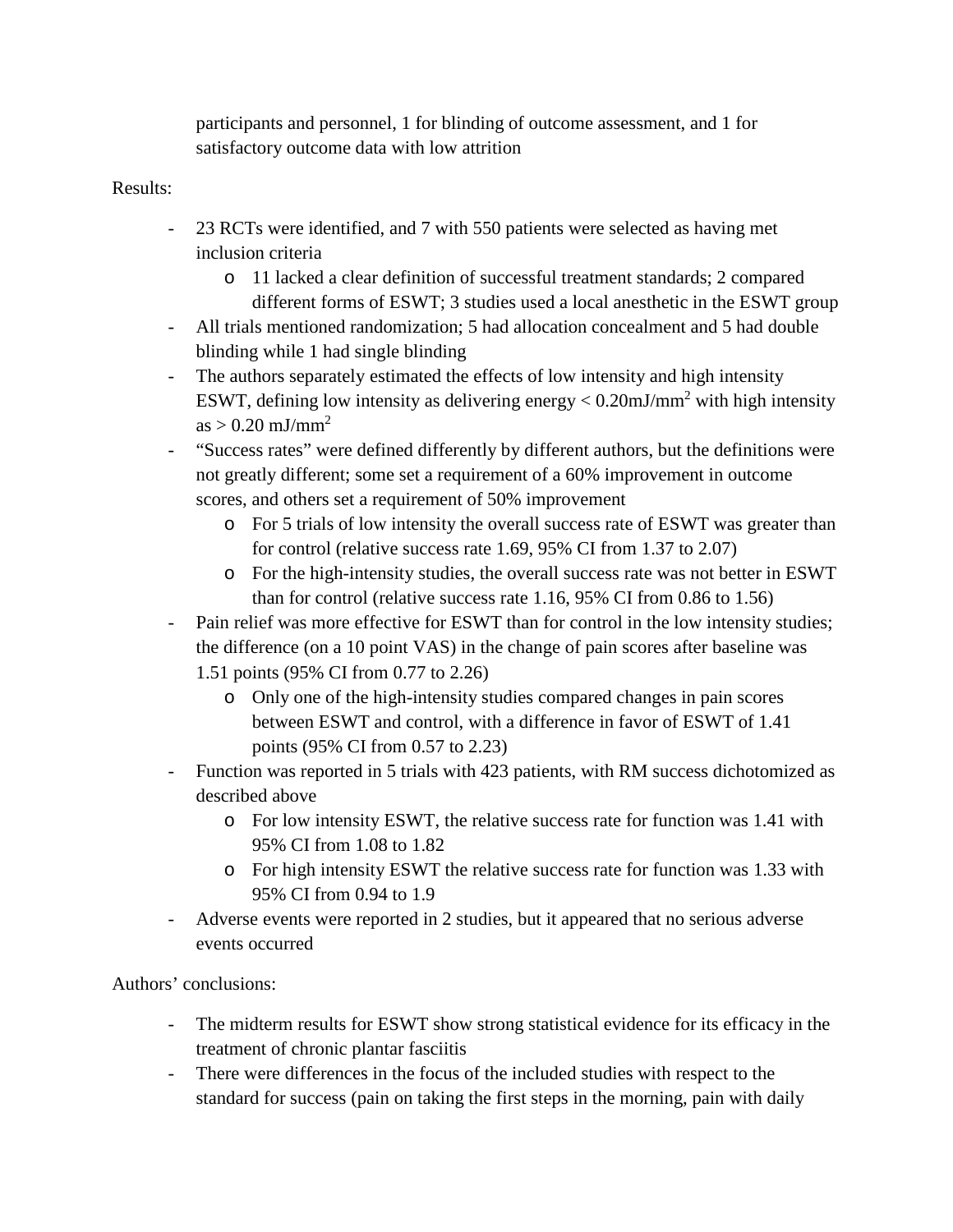activities, heel pain with local pressure), and only one study used the American Orthopedic Foot and Ankle Society (AOFAS) score to define treatment success

- o Such nonuniform evaluation criteria may cause bias during evaluation
- o The between-group difference between ESWT and control was not statistically significant in 4 of the included trials
- Low intensity ESWT appears to be superior to high intensity ESWT, which contradicts the conclusions of another meta-analysis by Dizon et al 2013, but the authors are unable to provide further practical information in this regard
- The long term efficacy of ESWT remains unknown due to a lack of data

## Comments:

- The comparison of low and high intensity ESWT is problematic
	- o The discussion section suggests that low intensity is superior to high intensity ESWT
	- o This inference would require that analytic methods for indirect comparisons be used, since there were no head to head comparisons of low and high intensity doses, and these methods were not applied to the data
- One of the studies appears to be an outlier, as seen in Figure 4, which compares the success rates of ESWT versus control for low intensity doses and has an  $I^2$  of 66%
	- o Ibrahim 2010 shows a success rate of 100% for the ESWT group, which is much greater than for the other four studies in the figure
	- o Removing Ibrahim from the analysis eliminates the heterogeneity, but does not greatly reduce the success ratio; instead of a ratio of 1.69 as in the figure, the ratio is 1.43 (confidence interval from 1.15 to 1.77)
- A funnel plot is mentioned to test publication bias, but there are too few studies to make a funnel plot informative, and there is no purpose in doing one
- In the meta-analysis figures, the axes are inadvertently reversed; "favours control" should be "favours experimental" and vice versa
- Pain relief appears to be close to the minimal clinically meaningful amount; for low dose ESWT, the effect size is 1.51 points, which is a fairly small effect size
- Overall, the pooled effects of ESWT are not impressive; the authors' conclusion that it is "worthy of recognition" is vague and debatable
- The Dizon meta-analysis, referred to by the authors, is also problematic and is evaluated elsewhere

Assessment: Inadequate for evidence that ESWT has a clinically meaningful effect on plantar fasciitis pain or function (small pooled effect sizes) at low or at high intensity

Reference: